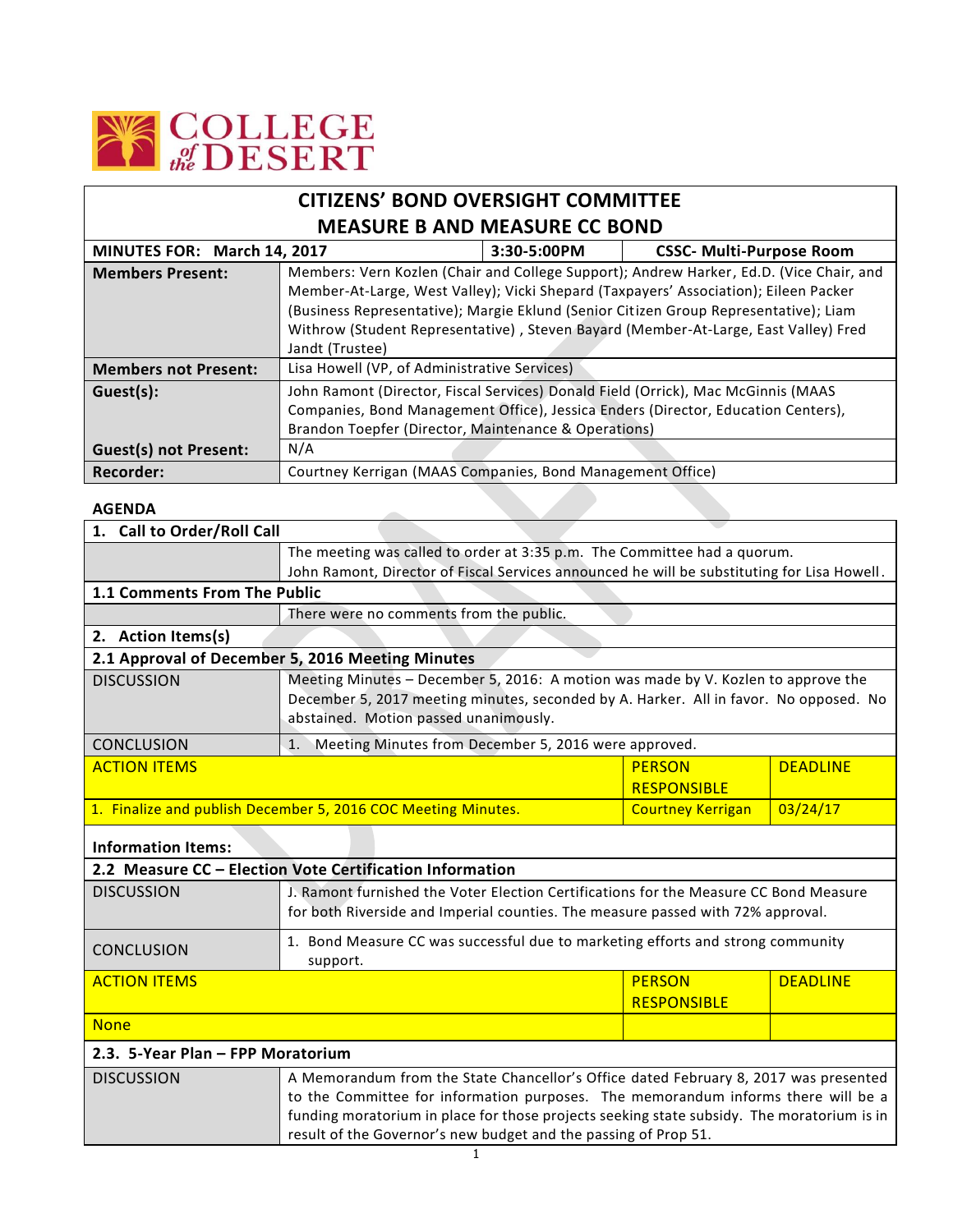| <b>CONCLUSION</b>                    | The State Chancellor's moratorium will not affect this District; Measure B & CC Bonds<br>1.<br>will provide the funds needed for planned campus projects.                                                                                                                                                                                                                                                                                                                                                                                                                             |                                     |                 |
|--------------------------------------|---------------------------------------------------------------------------------------------------------------------------------------------------------------------------------------------------------------------------------------------------------------------------------------------------------------------------------------------------------------------------------------------------------------------------------------------------------------------------------------------------------------------------------------------------------------------------------------|-------------------------------------|-----------------|
| <b>ACTION ITEMS</b>                  |                                                                                                                                                                                                                                                                                                                                                                                                                                                                                                                                                                                       | <b>PERSON</b><br><b>RESPONSIBLE</b> | <b>DEADLINE</b> |
| <b>None</b>                          |                                                                                                                                                                                                                                                                                                                                                                                                                                                                                                                                                                                       |                                     |                 |
| 3. Follow up Items                   |                                                                                                                                                                                                                                                                                                                                                                                                                                                                                                                                                                                       |                                     |                 |
| 3.1 Final COC 2015 Annual Newsletter |                                                                                                                                                                                                                                                                                                                                                                                                                                                                                                                                                                                       |                                     |                 |
| <b>DISCUSSION</b>                    | A final version of the 2015-2016 Citizens' Oversight Committee Annual Report was<br>furnished to the committee. M. McGinnis addressed an inquiry made in the last meeting<br>of December 5 <sup>th</sup> , by confirming the former COC Chair, Ken Eklund reviewed and approved<br>the report.                                                                                                                                                                                                                                                                                        |                                     |                 |
|                                      | Q: V. Kozlen: Who receives these Annual Reports and how is it delivered to them?<br>A: M. McGinnis: The Districts' Public Information Office distributes the report. The<br>distribution list information will be looked into.                                                                                                                                                                                                                                                                                                                                                        |                                     |                 |
|                                      | M. McGinnis confirmed the COC Annual Report 2015-2016 is posted on the COD Bond site,<br>for public visibility as required.                                                                                                                                                                                                                                                                                                                                                                                                                                                           |                                     |                 |
| <b>CONCLUSION</b>                    | 1. 2015-2016 COC Annual Report was reviewed and approved by Ken Eklund, former Chair,<br>prior to formal distribution.<br>2. The COC Annual Report provides updates to the public on Bond project and financials<br>for each fiscal year, as required.<br>3. Committee seeks information on how and to whom the report is distributed.                                                                                                                                                                                                                                                |                                     |                 |
| <b>ACTION ITEM</b>                   |                                                                                                                                                                                                                                                                                                                                                                                                                                                                                                                                                                                       | <b>PERSON</b>                       | <b>DEADLINE</b> |
|                                      | 1. Provide a copy of the distribution list for the COC Annual Report.                                                                                                                                                                                                                                                                                                                                                                                                                                                                                                                 | <b>RESPONSIBLE</b><br>C. Kerrigan   | 03/24/17        |
| <b>3.2 Bond Covenants</b>            |                                                                                                                                                                                                                                                                                                                                                                                                                                                                                                                                                                                       |                                     |                 |
| <b>DISCUSSION</b>                    | The District's Bond Covenants were furnished to the Committee for their use and in<br>response to their inquiry relating to retail space.                                                                                                                                                                                                                                                                                                                                                                                                                                             |                                     |                 |
|                                      | J. Ramont addressed the Committee's inquiry concerning Bond provisions as it relates to<br>the Indio retail space. He stated the provisions within the Covenants specify the District<br>must remain under 5% in space allocation for retail or commercial property. The District is<br>within this provision at 4%. J. Ramont explained that since the District was unable to attract<br>commercial leases for the Indio retail space, they decided to instead repurpose the space<br>and build larger classrooms, a new bookstore, and a permanent Student Kiosk for the<br>campus. |                                     |                 |
|                                      | Q: A. Harker: What is done with the net proceeds from the Kiosk?<br>A: J. Ramont: The current model for the Kiosks' is under the Student Work Experience<br>Program funded by the State Chancellor's Office. The Program is to teach entrepreneurship<br>skills in a living lab experience. The model is to simulate a real business; having its own<br>checking account, paying students a stipend as well as a percentage of sales.                                                                                                                                                 |                                     |                 |
|                                      | $Q$ : A. Harker: Does the Student Kiosk operate under the College's $501(c)3$ ?<br>A: J. Ramont: We are a "political subdivision" of the State. The Kiosk funds are accounted<br>for within the District's operating funds, and would be closed out to the unrestricted<br>general fund at the close of the program. The program does receive State apportionment<br>as well.                                                                                                                                                                                                         |                                     |                 |
| <b>CONCLUSION</b>                    | 1. The District is compliant with the Bond provision by remaining under 5% in space<br>allocation.<br>2. The Student Kiosk is a Student Work Experience Program, is funded by the State's                                                                                                                                                                                                                                                                                                                                                                                             |                                     |                 |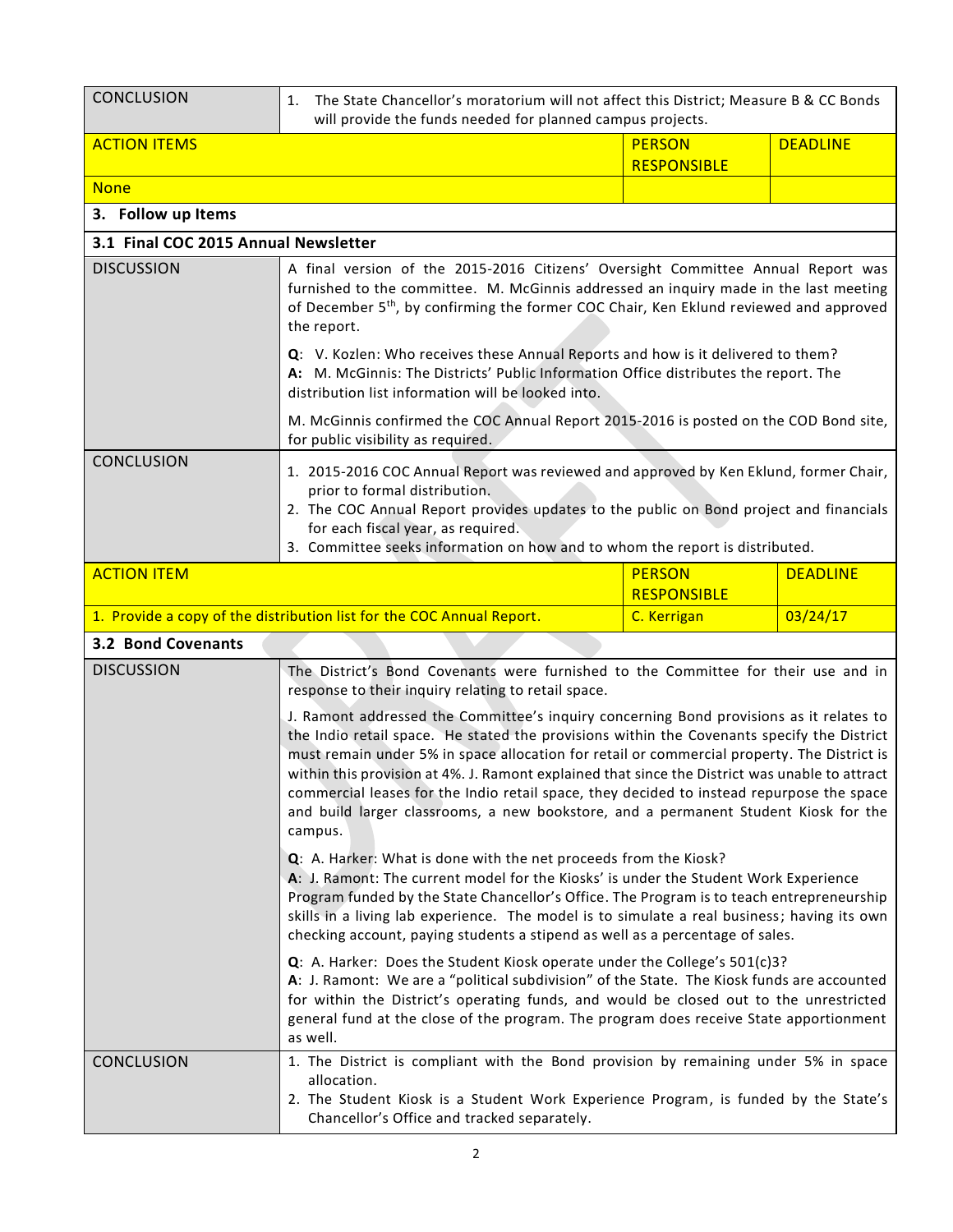| <b>ACTION ITEMS</b>                 |                                                                                                                                                                                                                                                                                                                                                                                                                                                                                                                                                                                                                                                                                                                                                                                                                                                                                                                                                             | <b>PERSON</b><br><b>RESPONSIBLE</b> | <b>DEADLINE</b> |
|-------------------------------------|-------------------------------------------------------------------------------------------------------------------------------------------------------------------------------------------------------------------------------------------------------------------------------------------------------------------------------------------------------------------------------------------------------------------------------------------------------------------------------------------------------------------------------------------------------------------------------------------------------------------------------------------------------------------------------------------------------------------------------------------------------------------------------------------------------------------------------------------------------------------------------------------------------------------------------------------------------------|-------------------------------------|-----------------|
| <b>None</b>                         |                                                                                                                                                                                                                                                                                                                                                                                                                                                                                                                                                                                                                                                                                                                                                                                                                                                                                                                                                             |                                     |                 |
| 3.2b Bond Refunding - Talking Point |                                                                                                                                                                                                                                                                                                                                                                                                                                                                                                                                                                                                                                                                                                                                                                                                                                                                                                                                                             |                                     |                 |
| <b>DISCUSSION</b>                   | Talking Points were furnished to the Committee as requested in the December 5 <sup>th</sup> meeting.<br>The one page document highlights the benefits of refinancing the District's current<br>outstanding (CABs) Bonds.                                                                                                                                                                                                                                                                                                                                                                                                                                                                                                                                                                                                                                                                                                                                    |                                     |                 |
|                                     | Donald Field of Orrick relayed that the District will be taking advantage of the historically<br>low interest rates while combatting the tax rate for the new Bond. Eliminating the CABS<br>and replacing with Current Interest Bonds (CIBs) will lower cost to tax payers and reduce<br>debt term by 5 years.                                                                                                                                                                                                                                                                                                                                                                                                                                                                                                                                                                                                                                              |                                     |                 |
|                                     | Q: S. Bayard: When will the new Bonds would be paid off?<br>A: D. Field: Measure CC Bonds will be paid off in 2046?                                                                                                                                                                                                                                                                                                                                                                                                                                                                                                                                                                                                                                                                                                                                                                                                                                         |                                     |                 |
| <b>CONCLUSION</b>                   | 1. The Districts Bond refunding information was outlined in a Talking Points document for<br>the Committee to use as reference, if asked by the public.<br>2. Refunding 2007C Bonds will save approximately \$200M.<br>3. Measure CC Bonds will be paid off in 2046.                                                                                                                                                                                                                                                                                                                                                                                                                                                                                                                                                                                                                                                                                        |                                     |                 |
| <b>ACTION ITEMS</b>                 |                                                                                                                                                                                                                                                                                                                                                                                                                                                                                                                                                                                                                                                                                                                                                                                                                                                                                                                                                             | <b>PERSON</b><br><b>RESPONSIBLE</b> | <b>DEADLINE</b> |
| <b>None</b>                         |                                                                                                                                                                                                                                                                                                                                                                                                                                                                                                                                                                                                                                                                                                                                                                                                                                                                                                                                                             |                                     |                 |
| <b>4.0 Presentations</b>            |                                                                                                                                                                                                                                                                                                                                                                                                                                                                                                                                                                                                                                                                                                                                                                                                                                                                                                                                                             |                                     |                 |
|                                     | 4.1 Bond Counsel Presentation, Donald Field, Orrick                                                                                                                                                                                                                                                                                                                                                                                                                                                                                                                                                                                                                                                                                                                                                                                                                                                                                                         |                                     |                 |
| <b>DISCUSSION</b>                   | Bond Counsel, Don Field from Orrick provided the Measure CC Bond Resolution that<br>outlines the Roles and Covenants for the new COC Committee.<br>D. Field prefaced by stating that when Prop 39 passed, it mandated California Community<br>Colleges put in place accountability measures. Those include forming a Citizens' Oversight<br>Committee that must meet at least once a year and producing the COC Annual Report. D.<br>Field added that the Committee is to safeguard the process, by making sure proceeds are<br>spent on the type of projects outlined in the language of the Bond Resolution. D. Field<br>directed the Committee to Exhibit $A - Table A4$ in the Resolution that provides the exact<br>Bond language and the approved project list. D. Field advised that the Committee should                                                                                                                                            |                                     |                 |
|                                     | refer to this list throughout the process, matching the expenditures against the project list.<br>V. Kozlen added that It is not within the Committee's purview to determine if a project is a<br>good thing or not, only if the type of project qualifies. S. Bayard further explained, that it<br>is the Committee's job to make sure the District and Bond office report correctly. If you<br>have opinions outside of your purview, than speak to Board of Trustee representative, Fred<br>Jandt.<br>Q: V. Shepard: Besides the Annual Report, should we report in other ways to the public?<br>A: D. Field: The only other requirement is to have OC meetings at least once a year.<br>Your meet on a quarterly basis and therefore exceed the Prop 39 requirements.<br>Q: A. Harker: Will there be two committees, one for each Bond measure or 1 committee<br>to oversee both Bonds?<br>A: D. Field: This Committee will oversee both Bond measures. |                                     |                 |